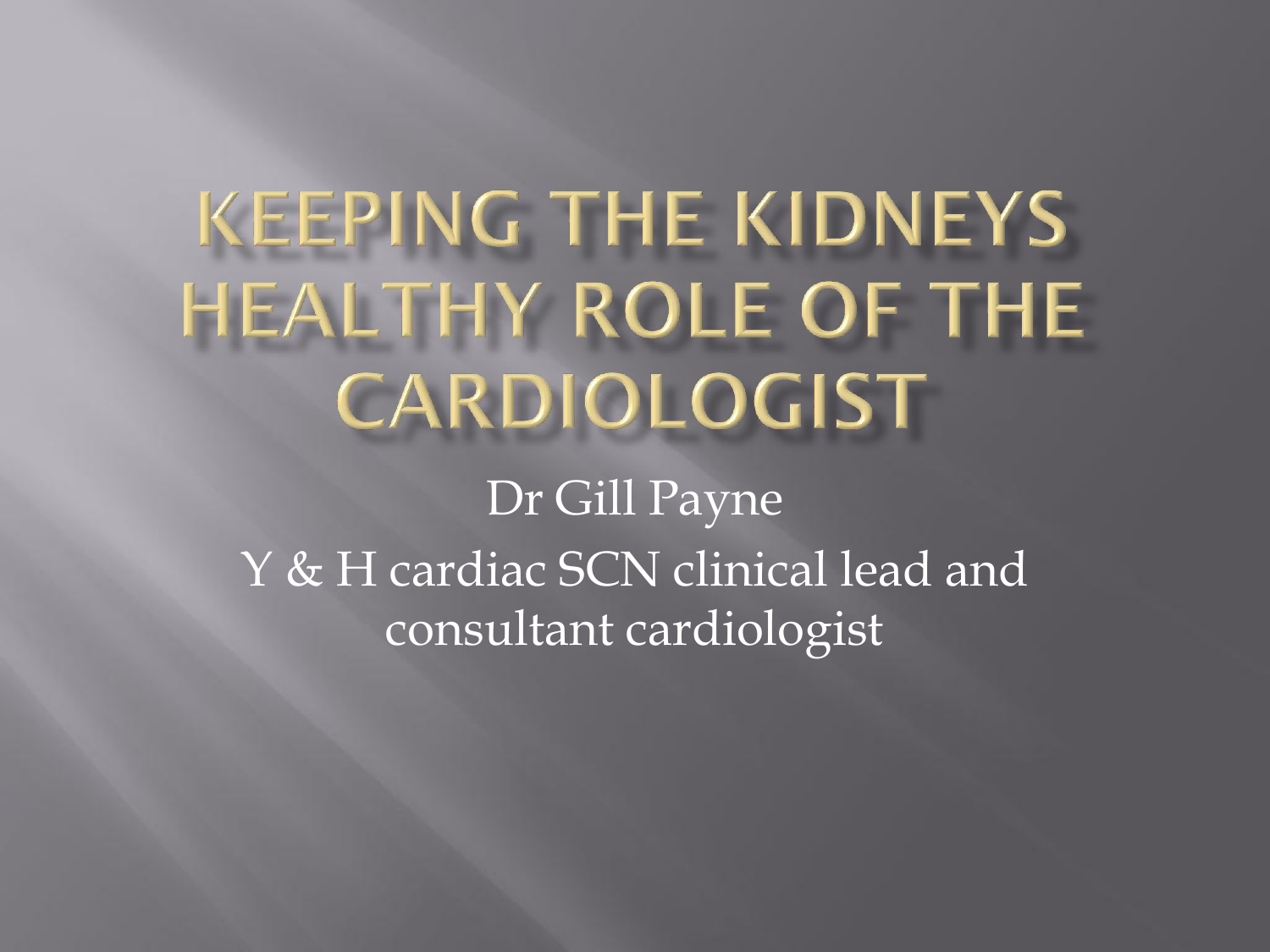#### Why should cardiologists be interested in kidneys?

#### **E** CIN

- Standard treatments post MI and heart failure include nephrotoxic drugs ACEI ARBS spironolactone loop diuretics
- Increasingly elderly patients with complex medical conditions are being treated by protocols only trialled in younger populations, drug titration is time consuming one episode of AKI can lead to undoing of all this hard work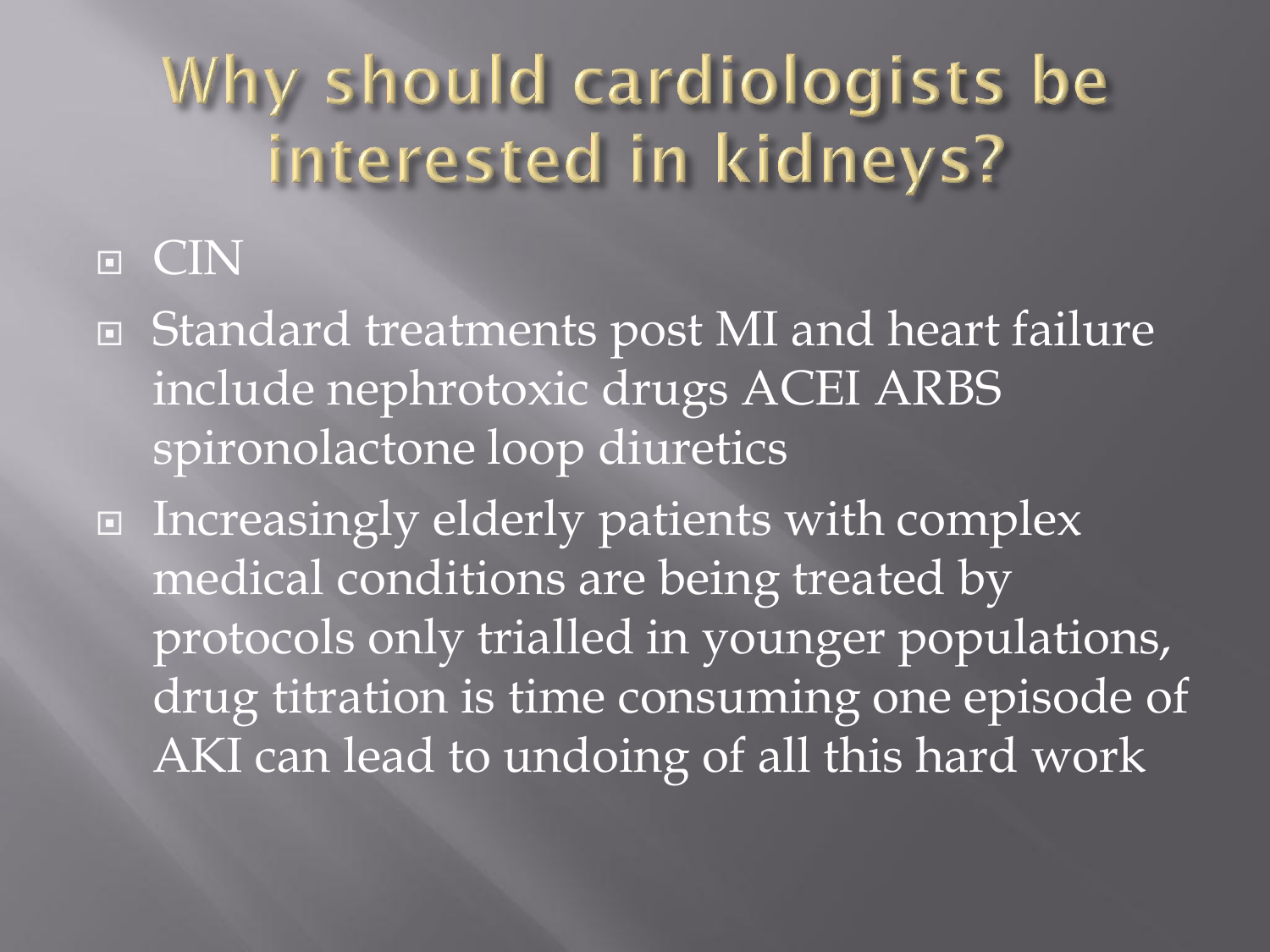

 Following CEPOD guidance in 2009 and a SUI the renal team developed a protocol for contrast use in renal impairment (acetyl cysteine 600 mg bd for 48 hours and NA bicabonate 1 hour before and 6 hours after) ■ Introduction of this protocol caused huge resistance amongst cardiologists We don't have a problem, the fluid will be harmful to our patients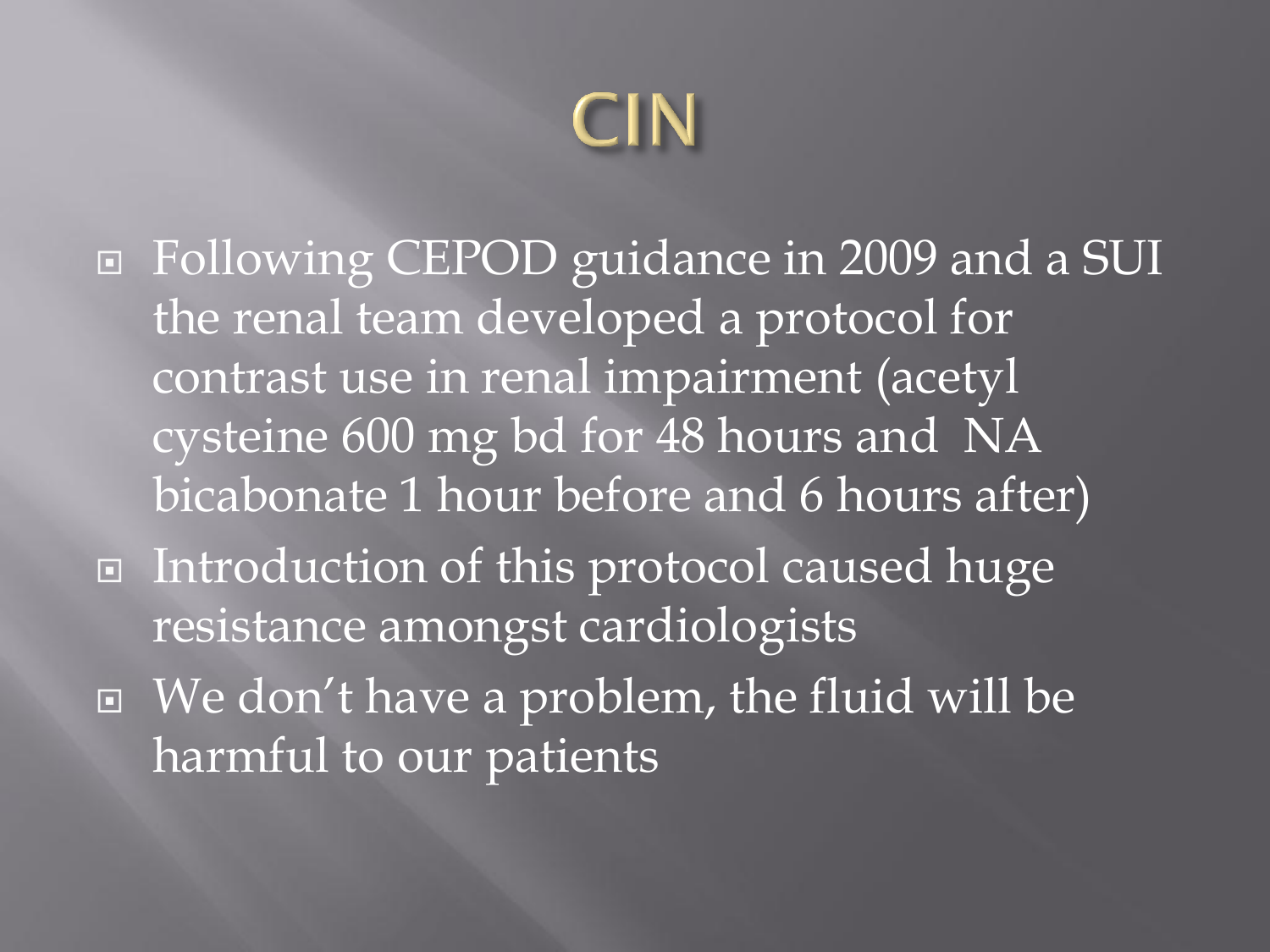# CIN<sub>2</sub>

- □ To demonstrate the problem I performed an audit and showed that of 1000 angios done in just under a year we had had 16 cases of AKI one requiring dialysis and increased length of stay
- Still reluctance to perform the protocol unless creatinine >200
- □ However the arguments lead to an increased awareness of the problem and consideration of the need to prehydrate high risk patients and use of the protocol at lower creatinine levels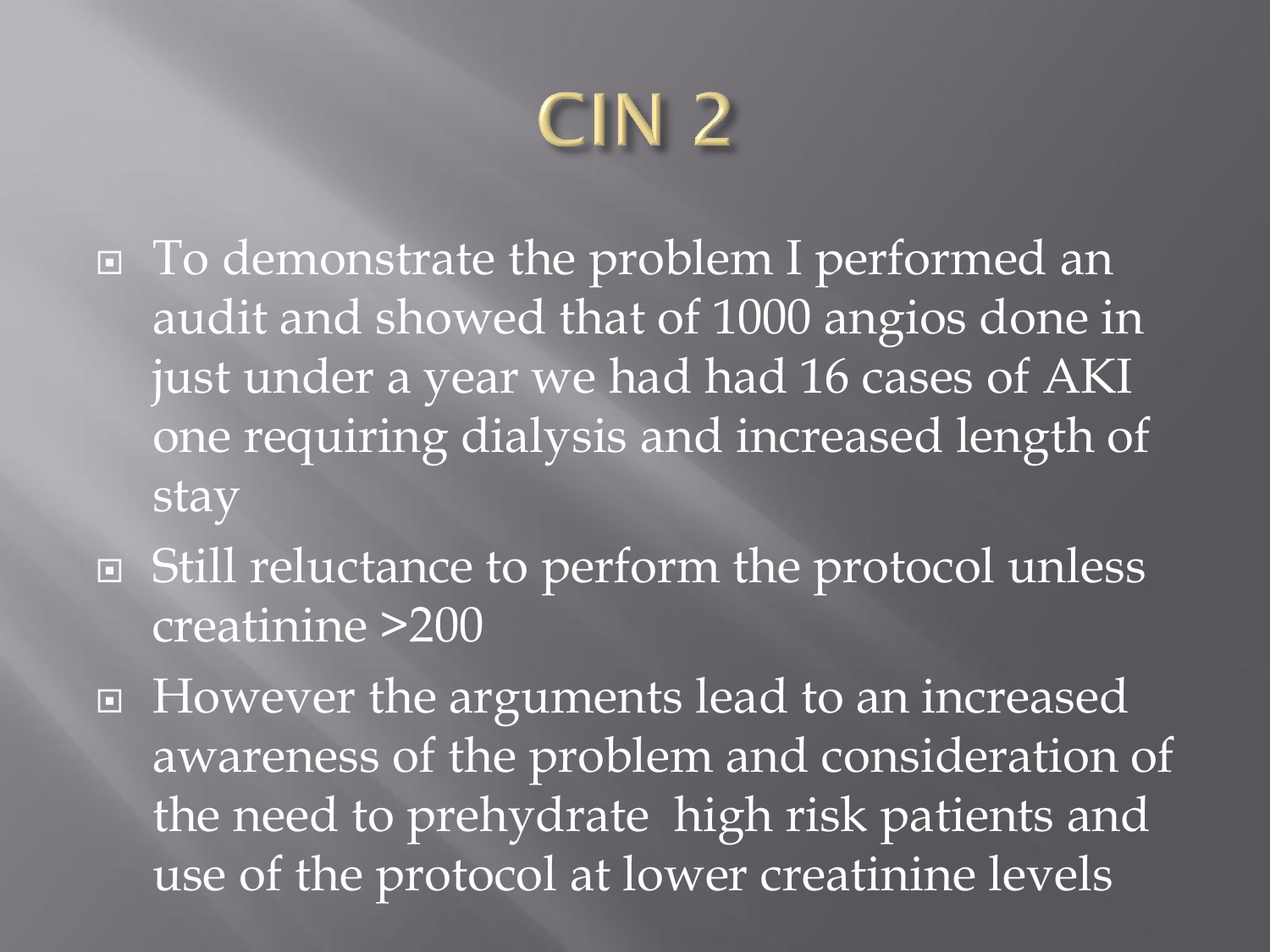### **Sick Day Advice**

- Following first national CVD meeting I became aware of the concept of sick day advice
- □ In conjunction with community cardiac nurses, nephrologists, Local GP's we developed a strategy to attempt to address this. This has three strands to it
	- Discharge advice for AKI patients
	- Patient advice leaflets on what to do when they become ill
	- GP advice sheet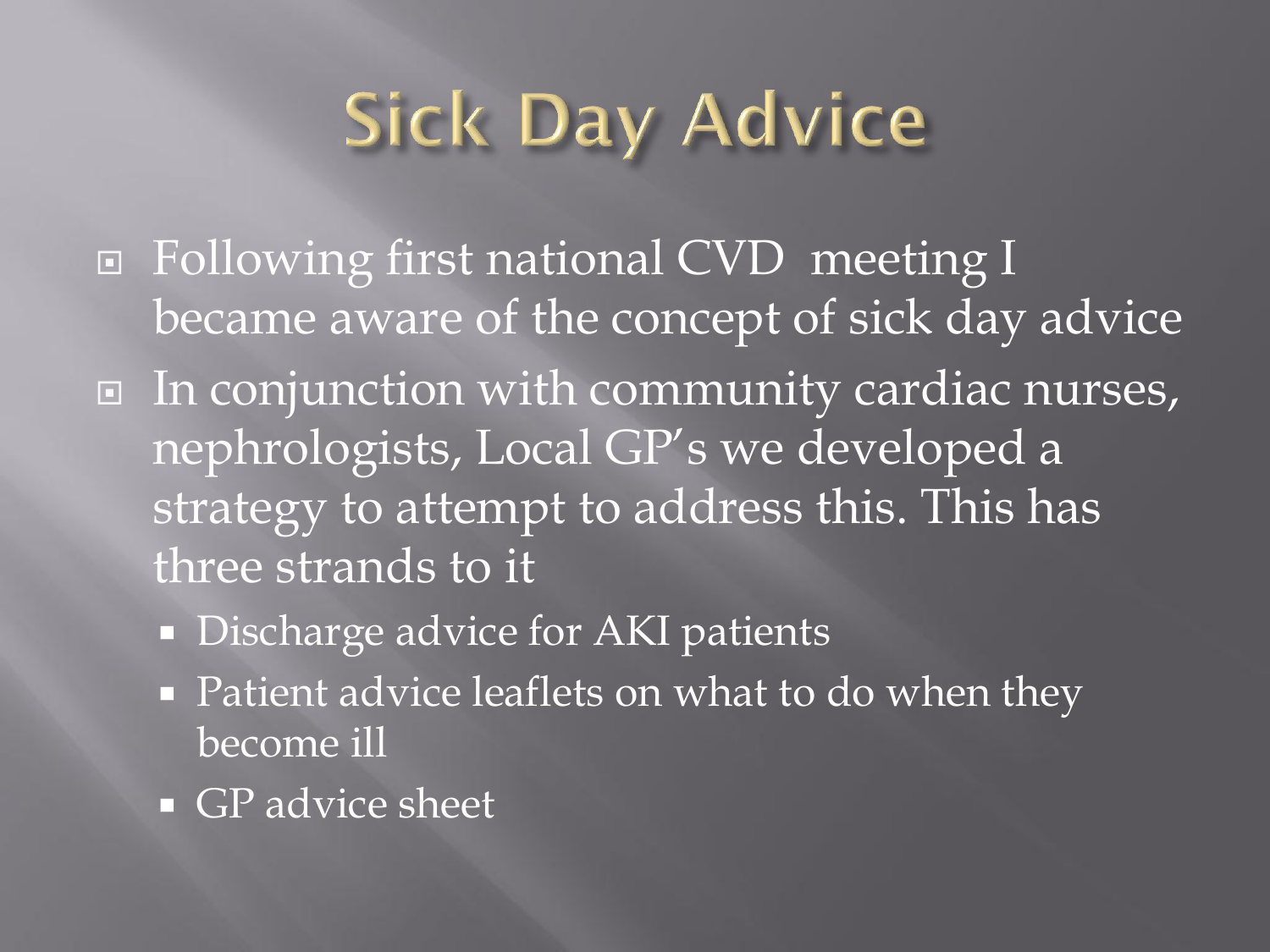#### Discharge summary advice

 This patient has had an episode of AKI during this admission. Renal function should be rechecked 2-4 weeks after discharge and longer term monitoring should be considered if it remains abnormal. RAAS blocking drugs (eg ACE inhibitors, ARBs) should be restarted once renal function has recovered if there is a good indication for their continued use (eg heart failure, diabetic nephropathy).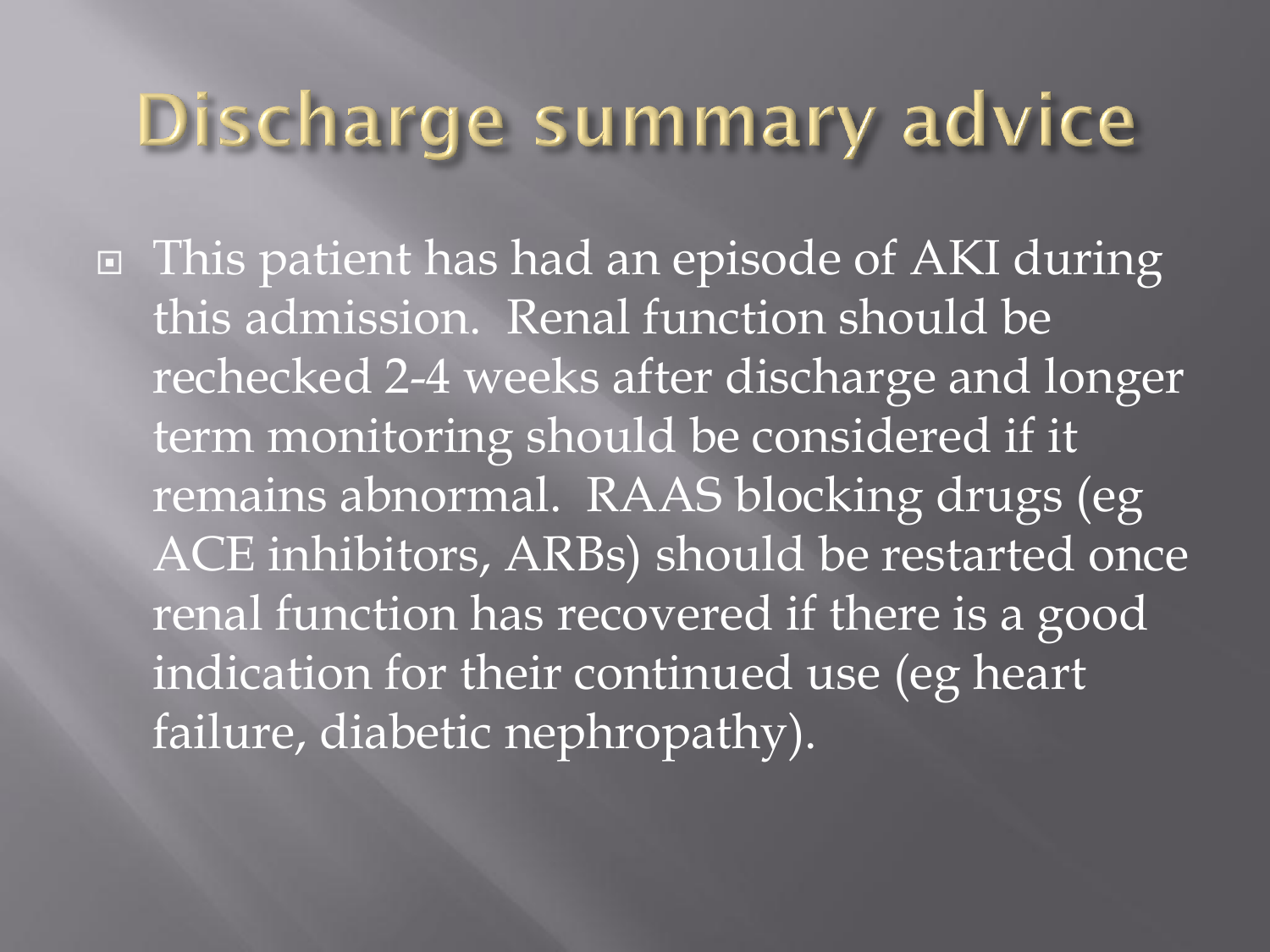#### **GP Information Sheet**

- □ Information on what to do in hyperkalaemia and when to stop acei etc in deteriorating renal function
- **E** Risk factors for AKI
- What to do after an episode of AKI
- What to do in cases of hyperkalaemia when to admit etc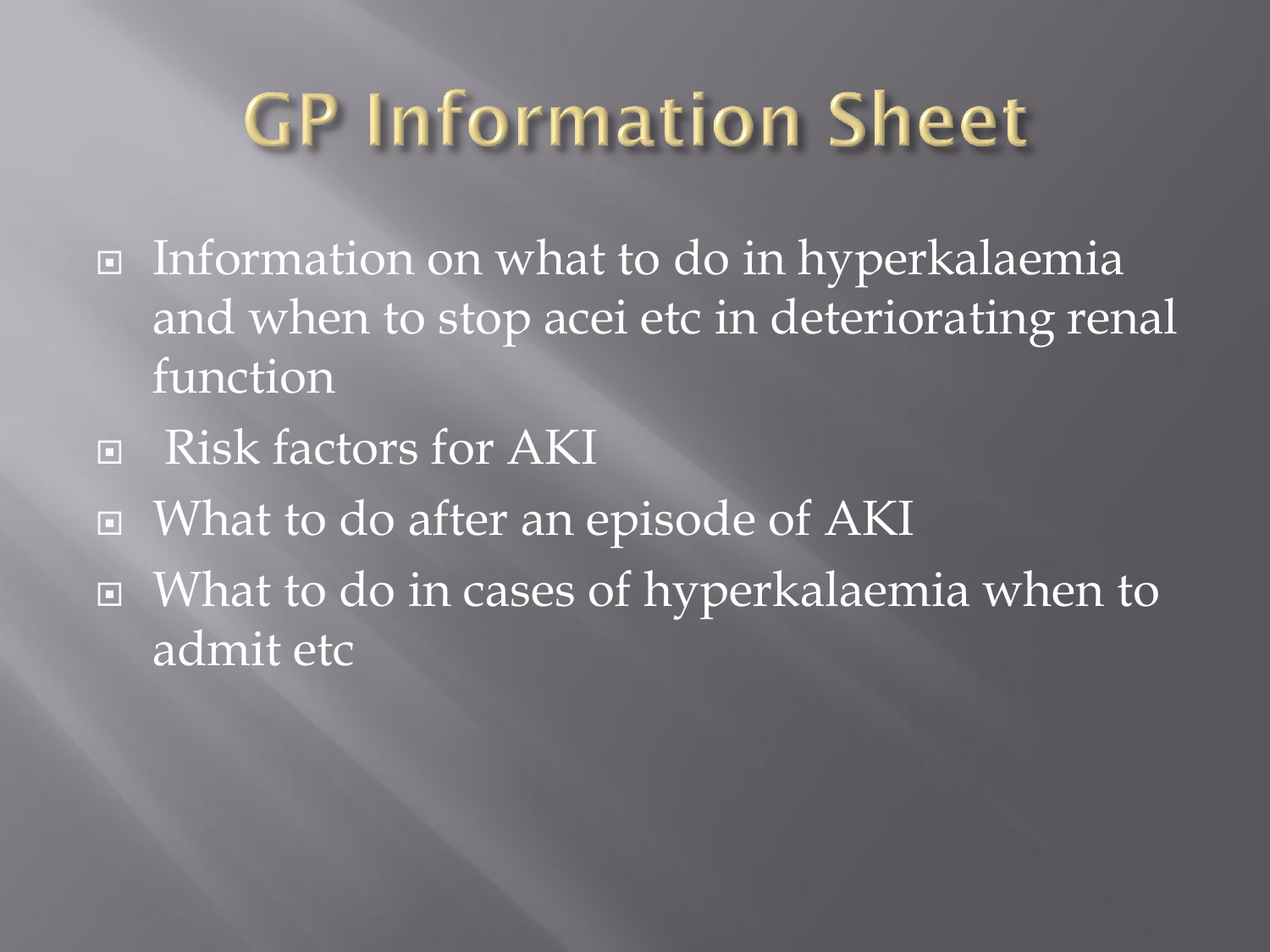#### Sick day advice for patients on **ACEI etc**

□ There are two versions of this one for cardiology patients largely heart failure which includes a blood form and the numbers of the cardiology nurses to ring for advice if they become unwell and general patient advice which is to contact GP services for advice